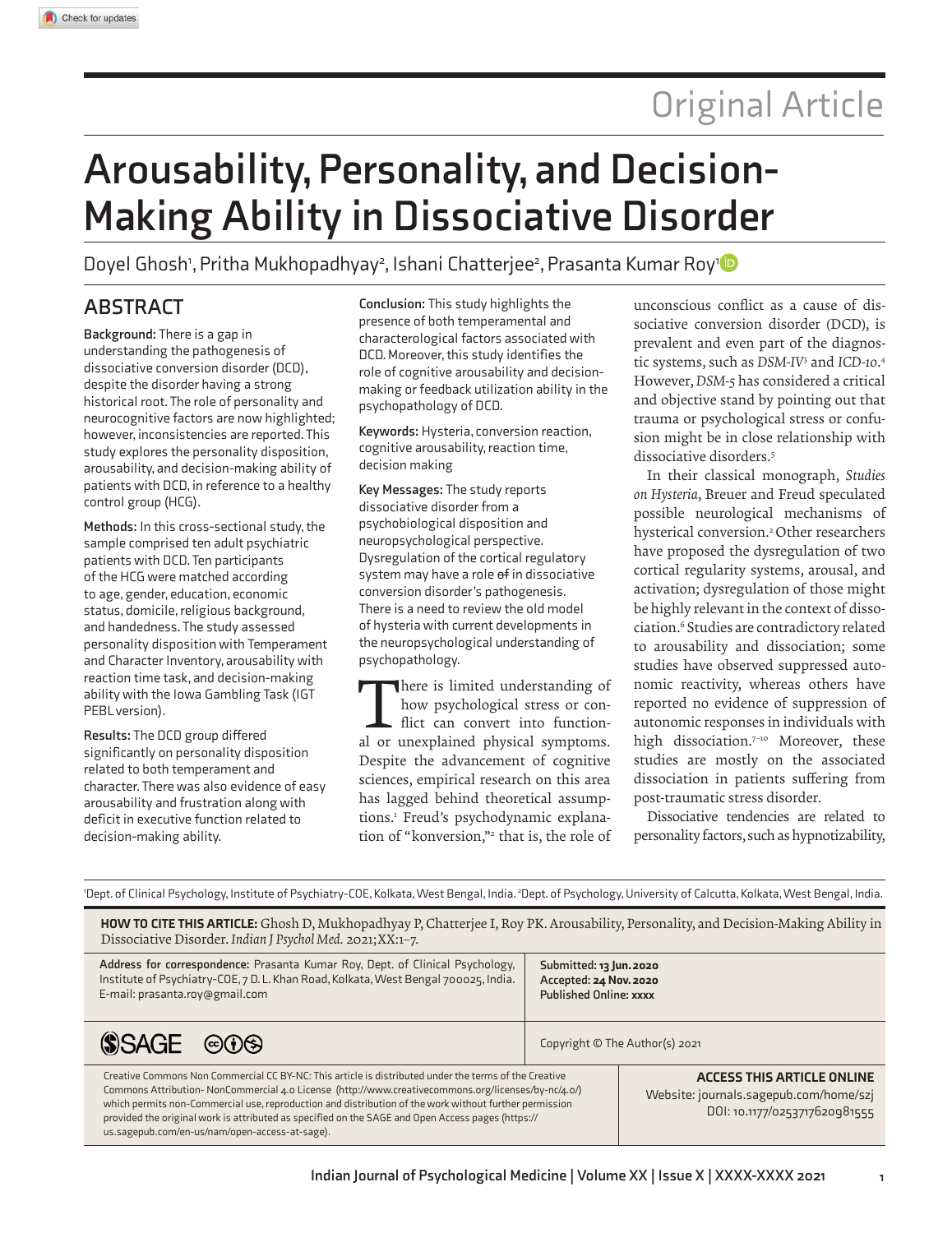#### Ghosh et al.

fantasy proneness, openness to experience, and absorption capacity<sup>11</sup>; however, dimensions of temperament and character, part of the stable personality factors, are less explored and have yielded contradictory findings. A study concluded that dissociative symptoms are predicted by only characterological traits that are shaped by environmental factors.<sup>12</sup> However, in a recent study, both temperament and character traits were observed to be associated.<sup>13</sup>

Recent studies have identified various neurophysiological and neuropsychological factors associated with DCD, including the role of executive control dysregulation.14–15 Researchers have also highlighted possible connections between the amygdala and orbitofrontal cortex (OFC) to process emotional stressors in dissociative symptoms.<sup>16</sup> The connections between OFC and amygdala are necessary for making an effective decision with proper utilization of outcome-related feedback in terms of reward and punishment, as there is a role of these connections in processing emotional and social stimuli.<sup>17</sup> This link may be understood as dissociative symptoms are generally elicited in daily interpersonal interactions that threaten physical and emotional safety or elicit a higher level of arousal and anxiety due to the patients' interpretation of the threat.18,19 Identification of this feedback utilization or decision-making ability might add to the understanding of the pathogenesis of DCD. Studies have reported that cortical arousal, some personality traits, and decision-making process are highly related through a common pathway<sup>20</sup>; however, their role in explaining the pathogenesis of pure DCD patients is not well explored. Moreover, there are inconsistencies in the findings as reviewed above. The present study explores the personality disposition, arousability, and decision-making ability of the patients having DCD in reference to the healthy control group (HCG).

# Materials and Methods

# **Study Design and Sample**

The study had the approval of the Ethical Committee for Research of University of Calcutta. It was a cross-sectional comparative study following the purposive sampling method. The sample comprised

two groups. A clinical sample of patients (*N*1= 10) who met the criteria for DCD as per *ICD-10* during the recruitment for the study was included. All the patients were taken from the outpatient departments of psychiatry and clinical psychology of a state-government-run medical college. Individuals with less than 8 years of education, chronic medical illness, significant head injury, epilepsy, other major psychiatric disorders except mild depressive episodes, pervasive developmental disorder, or intellectual disability were excluded. The HCG was taken from the family members visiting the hospital general outpatient unit of the same medical college (*N*2 = 10), matched with the clinical group in accordance with the age (maximum 2 years variation), sex, educational qualification, economic condition, religion, and handedness. Exclusion criteria of the clinical group were equally applicable for the HCG. In addition, HCG was administered the General Health Questionnaire-28 (GHQ-28)<sup>21</sup> and Iowa Personality Disorder Screen (IPDS)<sup>22</sup> to rule out any current psychopathology and personality disorders. Both the groups were considered for participation in the study only after getting written informed consent for this study.

## **Materials**

Both the groups were assessed on the following psychological tools.

*Temperament and Character Inventory (TCI):* This self-administered 240-item tool measures the dimensional psychobiological model of personality and is constructed to assess seven basic dimensions of personality traits. All the items were translated into the regional language following the appropriate method of translation. The scale identifies four temperaments (novelty seeking [NS], harm avoidance [HA], reward dependence [RD], and persistence [P]) and three characters (self-directedness [SD], cooperativeness [C], and self-transcendence [ST]). *Temperaments* are the automatic emotional responses to experience, moderately heritable, and relatively stable throughout life. *Characters* are the self-concepts and individual differences in goals and values. They are moderately heritable and moderately influenced by sociocultural learning. The test has acceptable reliability and validity both

for the general and psychiatric population<sup>23</sup>

*Responsys:* It is a software used to measure reaction time (RT) that is considered a function of arousability and anxiety. In the present experiment, the visual stimulus was used (glowing of a light) with variation in the fore period. Fore period is the time gap between the start signal and the onset of the stimulus. Fore period is the preparatory time for the organism to respond in a given manner. The software itself shows whether the participant has responded correctly or responded before the actual onset of the stimulus.<sup>24</sup>An optimum fore period is known to be 1.5 s. A delayed RT indicates the sensorial type or ability to delay gratification, and a premature response indicates impulsivity.<sup>25</sup>

*Iowa Gambling Task (IGT, PEBL version)*<sup>26</sup>: This is a computerized task used to understand the learning and choice processes underlying decision-making under uncertainty. The participants need to choose one out of four card decks, named A, B, C, and D. The participant can win or lose money with each card. Two of the decks of cards, decks A*'* and B*'*, produce high immediate gains; however, in the long run, they will take more money than they give and are therefore considered to be the disadvantageous decks. The other two decks, decks C*'* and D*'*, are considered advantageous, as they result in small immediate gains but will yield more money than they take in the long run. Net scores are calculated by subtracting the number of disadvantageous choices (decks A*'* and B*'*) from the number of advantageous choices (decks C*'* and D*'*) for each block. There are 5 blocks of 20 trials for each, and the first block is not considered in the scoring. Higher net scores signify better performance on the task. IGT is the most common paradigm used to measure decision-making ability and a valid instrument to assess frontal lobe dysfunction.<sup>27</sup>

## **Procedure**

After the selection of the clinical group, all the participants were briefed about the study. Total of 18 patients was initially screened; however, 8 were dropped due to less education, comorbidities, and difficulty participating in the tests because of symptoms. Similarly, 13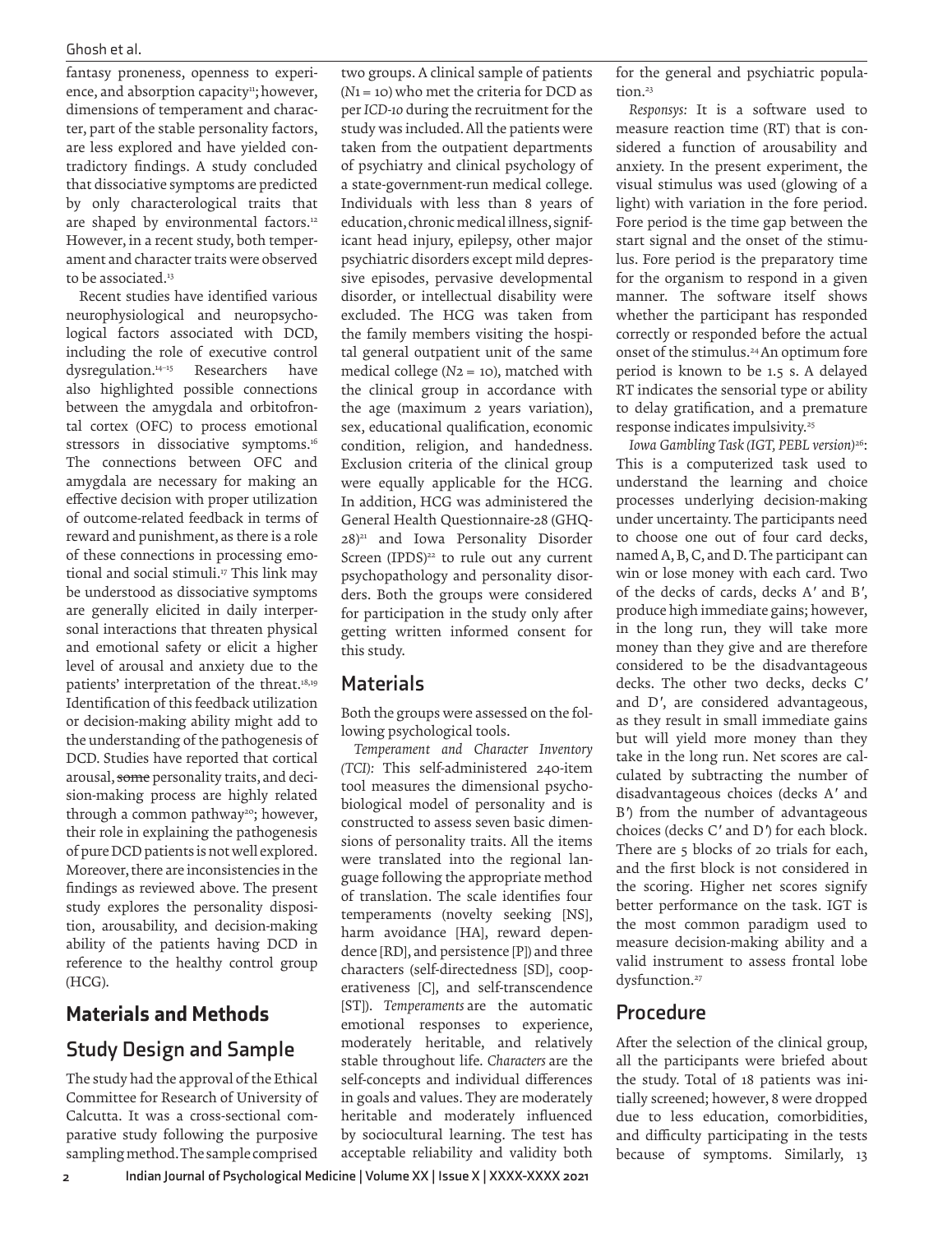participants for HCG were screened after matching, but three had to be dropped due to their unwillingness to continue with the entire assessment process. Tests were administered individually in the sequence mentioned in the material section.

## **Statistics**

Mean and standard deviation were calculated. Keeping in mind the sample size and its distribution, nonparametric statistics were run using SPSS for Windows, version 16. Cohen's *d* calculation was done for estimation of effect size for significant results.

## Results

All the participants were female, righthanded, and from lower economic and rural background. In both groups, 60% of the participants were from the Muslim religion.

Table 1 further indicates that the groups did not differ significantly with respect to age, education, or marital status.

It is evident (Table 2) that the Mann– Whitney *U* test detected significantly higher temperamental disposition of NS, HA, and RD and characterological disposition of ST in DDG, compared to that of the HCG, along with significantly low P and SD. The effect size for all the significant analysis was found to exceed Cohen's convention for a large effect (*d* = 0.80). On the RT task, compared to the HCG, the DDG scored significantly higher, with a large effect size, indicating their slower RT when they performed with the fore period duration of 2 s and 3 s. The gambling decision-making function in DDG was significantly poor than that in HCG at sets 3 and 5, indicating that DDG is having difficulty focusing on maximizing the long-term profit. These differences also represented a large effect size.

On repeated measures, though Friedman analysis revealed significantly different RT across all the three fore periods (1 s, 2 s, and 3 s) in DDG (*|* <sup>2</sup>= 7.20,  $Df = 2$ ,  $P = 0.027$ ), such a difference was not noted for HCG ( $\chi^2$  = 2.60, Df = 2,  $P = 0.273$ ). The DDG showed more delayed RT with the prolongation of the fore period time (Figure 1).

Repeated measures analysis with Kruskal–Wallis one-way analysis of variance did not reveal any significant gain in feedback utilization to make a

TABLE<sub>1</sub>.

Comparison of DDG and HCG on Sociodemographic Variables

|                       | <b>DDG</b><br>Mean $\pm$ SD/n(%) | <b>HCG</b><br>Mean $\pm$ SD/n(%) | $U/X^2$ Score | P Value |
|-----------------------|----------------------------------|----------------------------------|---------------|---------|
| Age                   | $25.60 \pm 7.50$                 | $26.50 \pm 7.84$                 | 46.00         | 0.78    |
| Education             | $11.00 \pm 1.49$                 | $10.60 \pm 1.07$                 | 42.00         | 0.53    |
| <b>Marital Status</b> |                                  |                                  |               |         |
| Married               | 7(70%)                           | 6(60%)                           | 0.22          | 0.64    |
| Single                | $3(30\%)$                        | $4(40\%)$                        |               |         |

DDG: dissociative disorder group, HCG: healthy control group, U: Mann–Whitney U, *<sup>X</sup>* 2 : chi-square, SD: standard deviation.

Significant values are highlighted in bold.

#### TABLE<sub>2</sub>.

#### Comparison of DDG and HCG on Dispositional, RT, and Decision-**Making Ability Variables**

|                            | $DDG (N = 10)$    | $HCG (N_1 = 10)$  |                |         |                  |
|----------------------------|-------------------|-------------------|----------------|---------|------------------|
| Variables                  | $Mean \pm SD$     | $Mean \pm SD$     | Mann-Whitney U | P Value | $d_{Cohen}$      |
| Dispositional              |                   |                   |                |         |                  |
| Novelty seeking (NS)       | $56.50 \pm 26.67$ | $28.10 \pm 21.52$ | 21.00          | 0.027   | 1.13             |
| Harm avoidance (HA)        | $80.90 \pm 20.46$ | 32.40 ± 23.97     | 7.50           | 0.001   | 2.07             |
| Reward dependence (RD)     | 36.00 ± 13.90     | 23.20 ± 14.23     | 20.00          | 0.021   | 1.18             |
| Persistence (P)            | $39.90 \pm 27.78$ | $65.30 \pm 25.49$ | 24.50          | 0.050   | o.g6             |
| Self-directedness (SD)     | $6.00 \pm 10.28$  | $62.50 \pm 17.03$ | 1.50           | < 0.001 | 2.86             |
| Cooperativeness (C)        | $21.80 \pm 14.26$ | 15.30 ± 17.31     | 32.00          | 0.171   | -                |
| Self-transcendence (ST)    | $66.30 \pm 26.12$ | $30.50 \pm 27.83$ | 15.00          | 0.008   | 1.47             |
| RT fore period             |                   |                   |                |         |                  |
| 1 <sub>S</sub>             | $0.90 \pm 0.35$   | $0.69 \pm 0.23$   | 31.00          | 0.151   | -                |
| 2S                         | $0.92 \pm 0.41$   | $0.62 \pm 0.18$   | 22.00          | 0.034   | 1.08             |
| 35                         | $1.18 \pm 0.51$   | $0.59 \pm 0.17$   | 13.00          | 0.005   | 1.6 <sub>o</sub> |
| Net score of gambling task |                   |                   |                |         |                  |
| Set 2                      | $2.60 \pm 2.83$   | $1.80 \pm 4.26$   | 40.50          | 0.459   | -                |
| Set <sub>3</sub>           | $2.90 \pm 3.90$   | $7.4 \pm 7.06$    | 24.50          | 0.050   | o.g6             |
| Set 4                      | $3.20 \pm 4.92$   | $8.20 \pm 7.08$   | 27.50          | 0.086   | -                |
| Set <sub>5</sub>           | $1.00 \pm 3.29$   | $7.20 \pm 5.34$   | 15.50          | 0.008   | 1.46             |
|                            |                   |                   |                |         |                  |

DDG: dissociative disorder group, HCG: healthy control group, RT: reaction time.

complex decision with the feedback of incentive or threat in DDG ( $\chi^2$  = 3.97,  $Df = 3$ ,  $P = 0.27$ ). However, the gain was significant ( $\chi^2$  = 9.21, Df = 3, P = 0.03) for the HCG, as depicted in Figure 2.

Spearman rank-order correlation coefficient was calculated to observe the relationship amongst the variables. Table 3 indicates a significant negative correlation between the NS and the total gain in IGT in DDG. In contrast, the correlation was significantly positive between the RD and the total gain in IGT in DDG.

## **Discussion**

The study identified that specific personality disposition, low arousability, and poor feedback utilization in decision making are associated with dissociative disorders and may significantly contribute to the psychopathology of the DCD. In addition to the published report of the association of the DCD with the characterological trait or environmental factors,<sup>12</sup> the current study, in agreement with Sarisoy et al.,<sup>13</sup> reveals that the temperament factors also play a significant role in DCD (Table 2).

Considering the clinical presentation of patients with DCD, stable and moderately heritable high autonomic emotional responses to experiences that characterize their temperament are expected. NS is a personality trait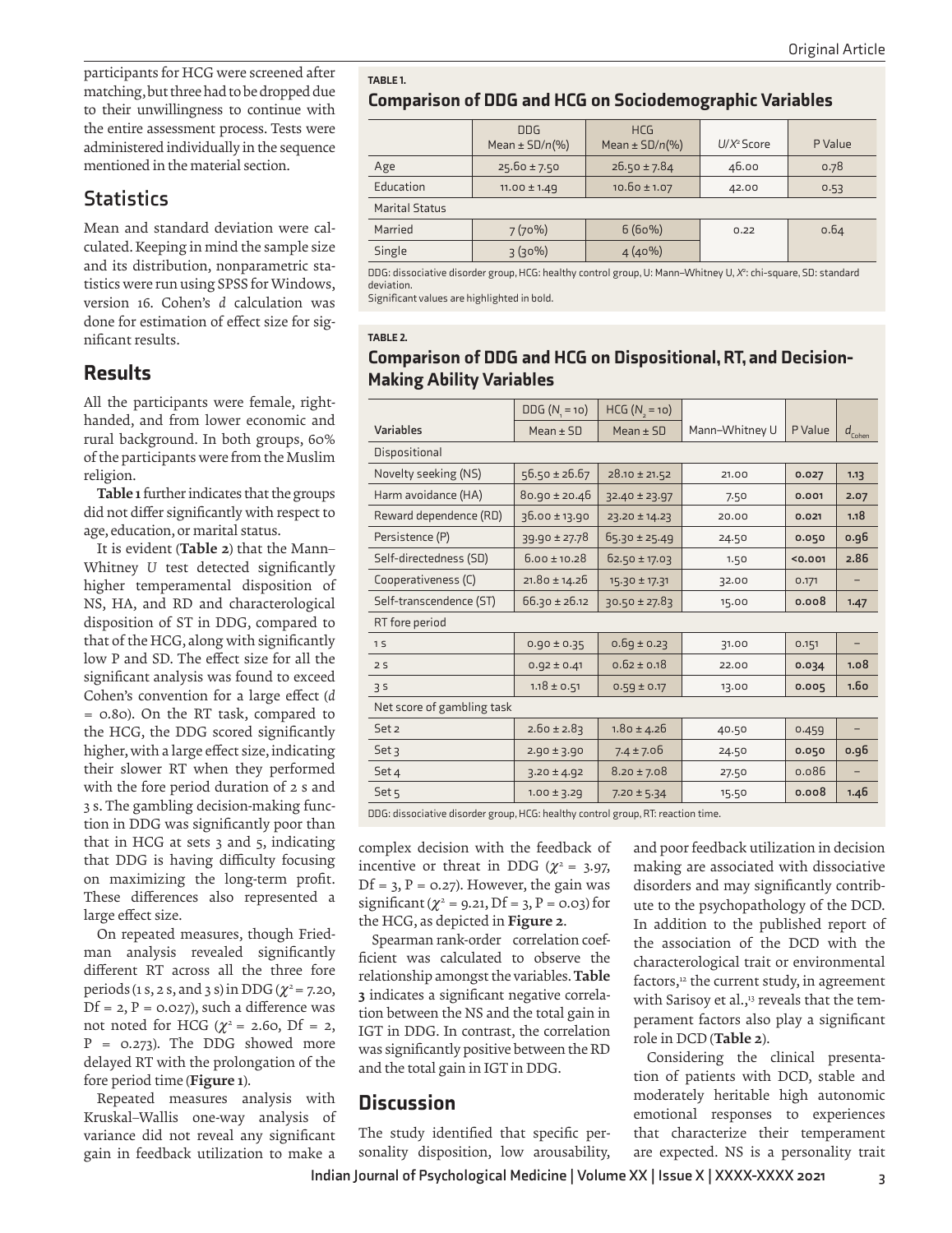Ghosh et al.



DDG: dissociative disorder group, HCG: healthy control group, RT: reaction time.

#### FiGuRe 2.

#### **Comparison of Net Scores Across Four Blocks of Gambling Task in** DDG and HCG



DDG: dissociative disorder group, HCG: healthy control group.

associated with the exploratory activity or extravagance approach in response to novel stimulation or reward cues. NS causes impulsive decision-making and risk-taking behavior that are perceptibly evident in the DDG.<sup>23</sup> Amplified resting state activation of the ventral region of the medial prefrontal cortex (MPFC) that functions as a part of the reward-related network and is related to NS<sup>28</sup> might explain the impulsivity in DDG. It may be hypothesized that MPFC is activated so that expectancy of emotionally loaded stimuli (in terms of approach/avoidance)

#### TABLE 3.

## association/Correlation between Temperament-Character Variables and RT with Total Net Gain Score of iGT

| Domain                  | <b>DDG</b> | <b>HCG</b> |
|-------------------------|------------|------------|
| Novelty seeking (NS)    | $-0.69*$   | $-0.15$    |
| Harm avoidance (HA)     | 0.04       | 0.08       |
| Reward dependence (RD)  | $0.64*$    | $-0.27$    |
| Persistence (P)         | $-0.17$    | $-0.48$    |
| Self-directedness (SD)  | 0.44       | 0.02       |
| Cooperativeness (C)     | 0.50       | $-0.24$    |
| Self-transcendence (ST) | 0.55       | 0.43       |
| RT1S                    | 0.33       | 0.021      |
| RT <sub>25</sub>        | 0.37       | $-0.03$    |
| $RT$ 3 s                | 0.49       | $-0.10$    |
|                         |            |            |

\*Significant at P < 0.05. DDG: dissociative disorder group, HCG: healthy control group, RT: reaction time.

and the desire for immediate gratification<sup>29</sup> might prompt their impulsive decision making in different life situations.

High HA in DDG may explain their excessive worry in the face of impulsive action as guilt-induced arousal that facilitates aversion-related processing.<sup>29</sup> HA attenuates their resting-state activity in the dorsal region of MPFC (DMPFC) that possibly helps them in top-down motor cortex inhibitory function, which is important in selecting goal-directed actions in unpredictable environments.30–31 An avoidance response to minimize the anxiety or fear or unpredictability may be related to the symptoms of DDG. DMPFC has also been found to play roles in integrating social impressions, morality, judgments, decision making, fear, and anxiety information processing.30,31

RD is characterized by a tendency to respond markedly to signals of social reward that can manifest in persisting repetition of actions associated with rewards, increased sociability, and a need for social approval.<sup>32</sup> In response to a lack of social reward, individuals with high reward dependence are more likely to have increased noradrenergic activity, that is, increased arousal level and emotional reactivity to stress.<sup>33</sup> They may experience feelings of depression, anxiety or agitation, and extreme dissatisfaction that can lead them to indulge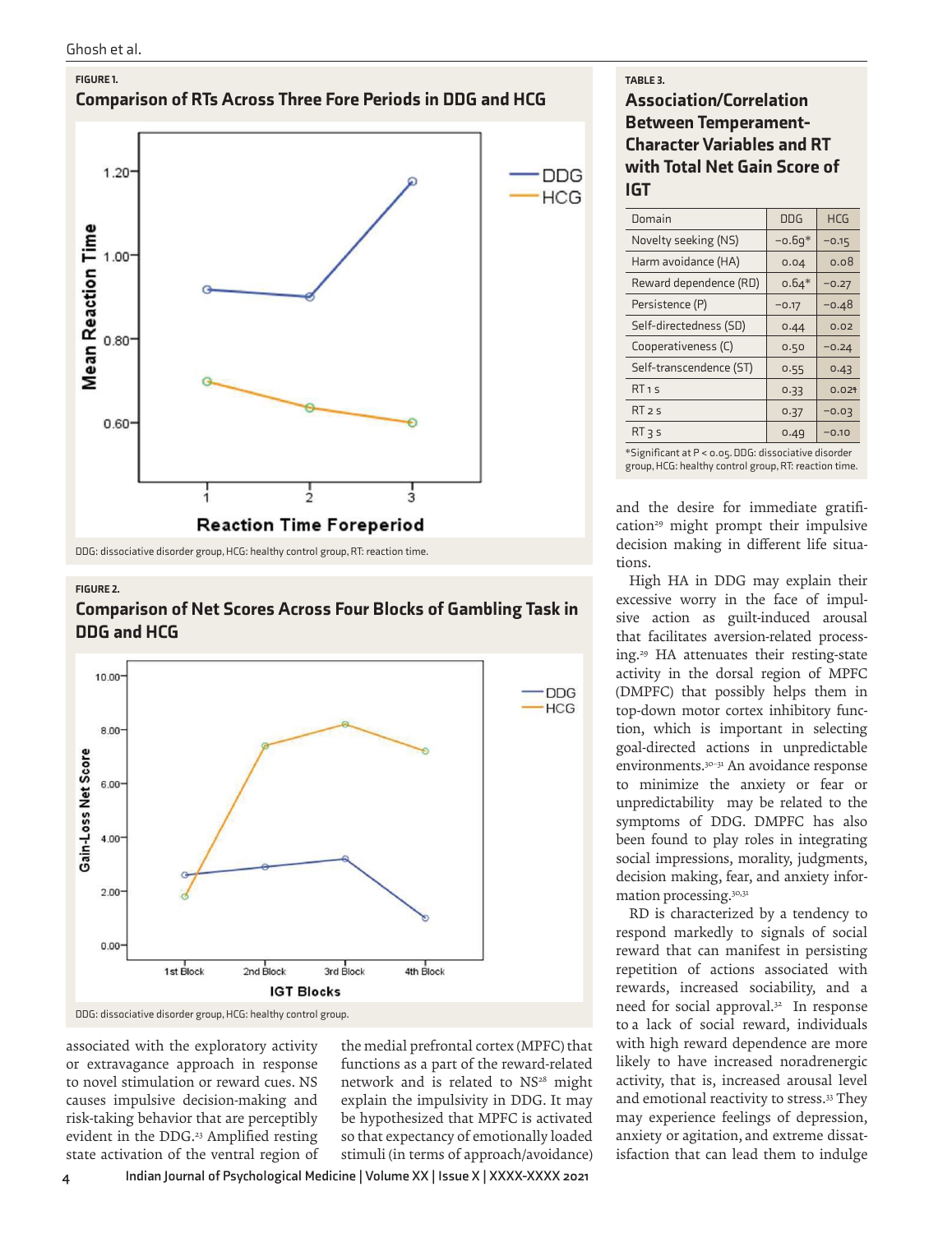in habits that reinforce reward-seeking or social dependency, including conversion episodes. DDG, for their higher reward dependence (Table 2), are primed to attend to immediately rewarding feedback along with utter neglect of the feedback from the environment regarding the cost associated. When constantly faced with frustrating and uncertain result, they jump into a hasty responding style. For example, a young girl who could not perform well in her last examination can perceive herself in emotional crisis and seek immediate acceptance (reward) from significant others. Frequent incidences of dissociative unresponsiveness can earn her immediate attention and care that she is presently unable to secure through more effort in her further academic performance, satisfying her reward-seeking temperament. However, this mode of passivity also brings her the desired attention. Nonpersistence has emerged as a salient factor in the psychopathology of conversion disorder in the present study (Table 2). This suggests that the patients with dissociation are less industrious or hardworking, with relatively less ambition toward achievement and having a tendency to easily give up.<sup>23</sup> It appears from the lower score on persistence that their rewarding circuit is activated mostly by the presence of strong stimulus in the environment, which is, again, explained by their attraction for newer stimulation every time and tendency to give up easily when faced with any negativity in the environment, for example, frustration, criticisms, obstacles, and fatigue. They are less engaged in formal tasks as they are not motivated enough to cognitively engage in demanding tasks, due to lack of arousability.

It is being already mentioned that characterological traits, such as low SD and high ST, are implicated in conversion disorders, and our study has identified the same (Table 2).<sup>13</sup>

The low SD character trait in DDG indicates their immaturity and poor self-determination that disable them to regulate and adapt behavior to the demands of a situation.34 Low self-directedness makes them fail to take responsibility and more to use projective mechanisms, such as blaming, which may be attributed to their external locus of control.<sup>35</sup> Consequently, they are

appraised by others as unreliable. The high ST, though primarily it may be associated with spirituality or creativity, when associated with low SD, it might indicate the dissolution of the self in the experience or belief in supernatural or magical thinking. Dissolution of self is mostly linked to the experience of absorption or dissociation if there is nothing to suggest bipolar or psychotic illnesses.<sup>36,37</sup>

Low arousability and inability to maintain goal-directed arousal over a given period of time (Table 2) in DDG are detected from their delayed natural RT, that is, more time to respond than the HCG. Within-group analysis of DDG reveals that fore period of 1 s yields the fastest RT for DDG compared to their own performance with a fore period of  $2$  and  $3$  s (Figure 1). This suggests that they perform the best when they were to respond with the shortest time interval between the ready signal and the onset of the stimulus. However, the research so far have shown 2 s to be an optimal condition for eliciting the best RT.38–39 Though in the present study, the HCG showed a faster RT compared to the DDG across all the fore periods, they have shown their best performance with 3 s. The findings suggest that probably the fastest RT of DDG in 1-s fore period appears to be a sign of their ready arousability; however, their progressively slower performance from 1 s to 2 s to 3 s of fore period indicates a sharp decline in their state of arousal necessary for remaining in engaged mode in goaldirected behavior. These two observations together suggest that their ready arousability is more of an index of impulsivity than cognitive promptness and adequate capacity for cognitive monitoring. Longer waiting time makes them less productive as compared to the HCG, and they cannot maintain the preparedness for long. Although the role of incentive in any active motor performance is well established.<sup>40</sup> it seems that DDG finds it difficult to function in the longer nonrewarding intervals of the fore period than HCG and a nonrewarding time-frame propels them toward passivity, which possibly is their preferred response style. As DDG are greater novelty seekers (Table 2) than the HCG , it may be difficult for them to remain persistent over the fore periods due to

the absence of any newness during the longer empty interval. It again suggests their extent of vulnerability to monotony that leads to seek novel sensations.

Previous researchers have found that people who seek immediate gratification of need are impulsive by nature are irresponsible and reluctant, and, generally, plan their goals in a short-term manner. They fail to utilize the cues or to understand the consequence of their behavior.<sup>41</sup>The same has been found to be true for some of the psychiatric populations; they choose from decks that yield them immediate huge reward for their cognitive bias for positive cues.<sup>42</sup> In his paper, Doya voiced that expectation of a high reward can motivate a subject to go for an action despite a large cost.<sup>43</sup> In the present study, the DDG did not progress in the gambling task over the time (Figure 2). As the task progressed, it was observed that the HCG utilized the cue of the gambling task and not only opted for more advantageous decks where they have received little immediate benefits but also could decode the relevant cues and appreciate long-term gain. Therefore, the HCG made a strategy for the long-term maximization of profit than immediate short-term benefits. On the other hand, DDG loses interest in cognitively engaging task, such as gambling task, as the demand of the gambling task does not satisfy their temperament of NS, which is evident from the inverse correlation between decision making on IGT outcome measure and NS (Table 3). Moreover, their incentive dependency in the decision-making process is also evident with positively correlated RD score (Table 3). On the contrary, not only the HCG had lower score on NS (Table 2) but also no such relationship was obtained between IGT outcome measure and NS for HCG (Table 3).

Thus, the prompt arousability (RT) and impulsivity (NA) and excessive vigilance and worry (HA), high social dependency (RD) along with poor persistence (P) may result in propensity to be stirred up with perceived provocation, and, at the same time, make them susceptible to adopt primitive coping style, such as dissociation. As fear, anxiety, anger, surprise, joy, sadness, and sexuality show heightened physiological activity,<sup>40</sup> the patients with DCD are vulnerable to these stimuli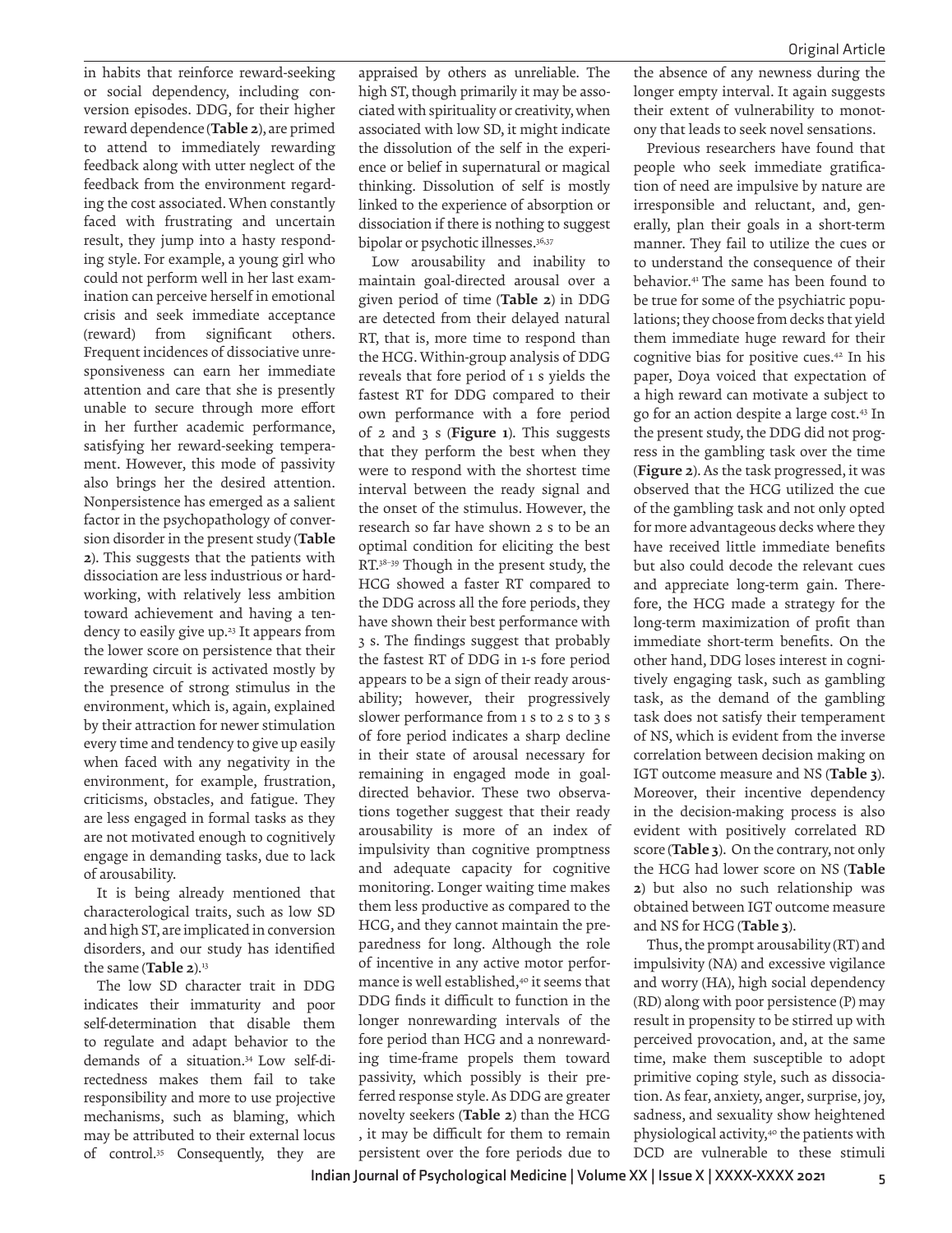especially that are having negative valence for them.<sup>44</sup>

As emerged from the above discussion, in a prevailing low arousal state, in patients with DCD, a stimulus having strong valence may evoke organismically approaching attitude and result in sudden high arousal and associated physiological changes. Hypervigilence to those physiological changes may immediately activate inhibitory activity. This inhibitory activity can be related to appeasement behavior, where there is rapid alteration of signal by inhibition of emotional experience toward the source and prompt act of seeking nurturance from the same.<sup>19</sup> As their high harm-avoidance tendency makes them tense, apprehensive, and nervous of their experience of organismic pleasure, it may be overpowering enough to result in dissociative or conversion symptoms. This also serves the purpose of curbing the impulsivity to an accepted level of expression for the given stimulus that was the source of excitation, as well as getting attention from a significant other that maintains the response style.

Figure 3 is a psychopathology formulation based on the findings of the present study. Biopsychosocial conceptualization on conversion disorder, as proposed by Stonnington et al.,<sup>45</sup> has already highlighted the role of triggering and lifelong stressors, and the current summarization is an extension of that model.

However, with limited samples, it is difficult to pinpoint on those findings. In the future research, the sampling biases, mostly for the HCG, should be minimized by adopting a stringent sampling procedure. Moreover, the validity of IGT, especially the computerized version, with this population needs further exploration, due to paucity of work. Dissociative conditions are heterogeneous in nature; comparison of various subgroups could be a necessary task. Presence of depressive symptoms were not ruled out in DDG, and that might have had some impacts on the cognitive assessments in this study.<sup>46</sup> This study was conducted only on females. In India, though DCD is 12 times more prevalent in females, it is not that infrequent in males too.<sup>47</sup> Future studies may address some of these issues. Prospective studies of these traits might be more helpful to have a better understanding of this





population. Moreover, there is a scope to explore the relationship of stress or psychological conflict with personality and neurocognitive variables in the formation and maintenance of DCD symptoms.

## Conclusion

The current study highlights the role of both temperament and characterological traits associated with DCD. The study also points toward Breuer and Freud's historical speculation on cognitive arousability and inhibition of the nervous system in the symptom formation of "konversion." There is a scope to revisit the old model of hysteria as well as blend current neuropsychological understanding of psychopathology for a comprehensive view of the disorder.

#### **Declaration of Conflicting Interests**

The authors declared no potential conflicts of interest with respect to the research, authorship, and/or publication of this article.

#### **Funding**

The authors received no financial support for the research, authorship, and/or publication of this article.

#### **ORCID iD**

Prasanta Kumar Roy (D) https://orcid.org/0000-0001-9738-2786

## References

- 1. Halligan PW, Bass C, and Wade DT. New approaches to conversion hysteria. BMJ 2000; 320(7248): 1488–1489.
- 2. Freud S and Breuer J. *Studies in hysteria*. Harmonsworth, UK: Penguin, 1978. 3. American Psychiatric
- Association. *Diagnostic and statistical manual of mental disorders*. 4th ed. Washington, DC: American Psychiatric Association, 1994.
- 4. WHO. *The ICD-10 classification of mental and behavioural disorders*. Geneva: World Health Organization, 1992.
- 5. American Psychiatric Association: *Diagnostic and Statistical Manual of Mental Disorders.* 5th ed. Washington, DC: American Psychiatric Publishing, 2013.
- 6. Tucker DM and Williamson PA. Asymmetric neural control systems in human self-regulation. Psychol Rev 1984; 91(2): 185–215.
- 7. Spiegel D. Dissociative disorders. In: Hales RE and Yudofsky SC (eds) *Synopsis of psychiatry*. Washington, DC: American Psychiatric Press,1996, pp. 583–604.
- 8. Griffin MG, Resick PA, and Mechanic MB. Objective assessment of peritraumatic dissociation: Psychophysiological indicators. Am J Psychiatry 1997; 154(8): 1081–1088.
- 9. Griffin MG, Nishith P, and Resick PA. Peritraumatic dissociation in domestic violence victims. In *18*th *Annual Meeting of*

**6 Indian Journal of Psychological Medicine | Volume XX | Issue X | XXXX-XXXX 2021**